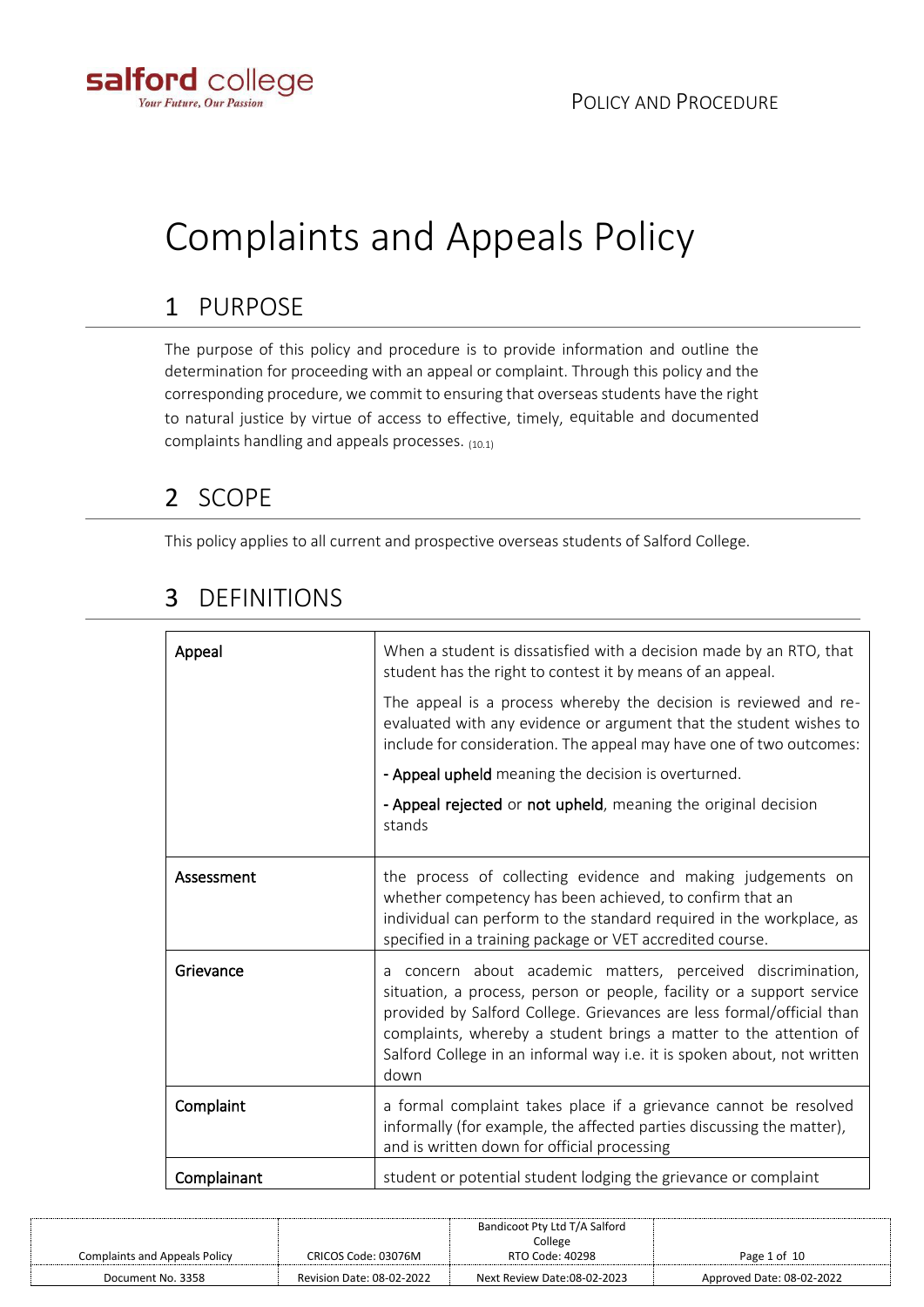| Internal complaint or<br>appeal | means a complaint or appeal made by an employee or staff member<br>of Salford College                                                                             |
|---------------------------------|-------------------------------------------------------------------------------------------------------------------------------------------------------------------|
| SSO-                            | an acronym for Student Support Officer(s), members of staff<br>providing support for the needs and wellbeing of all overseas<br>students                          |
| Third party.                    | any party (person or group/organisation) providing services on<br>behalf of the RTO but not including a contract of employment<br>between an RTO and its employee |

### 4 POLICY STATEMENT

This policy will be given to students before a contract is entered into or before an amount of money has been paid whichever happens first.

This policy and Procedure must be provided in full in the International Student Written Agreement/Acceptance of Offer.

As part of our commitment to providing a fair and equitable student experience, the following complaints handling, and appeals system has been developed and is freely and readily accessible and clearly explained to all students and prospective students on our official website, the student handbook and at student orientation.

- 4.1 Salford College acknowledges that students have the right to raise grievances and make complaints where they see fit.
- 4.2 Salford College also acknowledges that students have the right to appeal a decision, based on valid grounds for appeal.
- 4.3 Salford College has provision for students to appeal against assessment decisions, including those made by staff members or by a third-party partner and will respond to any complaint or appeal made against any of these parties. (10.2.2)
- 4.4 Salford College ensures that students have access to a fair and equitable process for lodging an appeal against an assessment decision.  $(10.2.5)$
- 4.5 In doing so, Salford College:
	- has written processes in place for collecting and dealing with appeals in a constructive and timely manner (see Complaints and Appeals Procedure); (10.2.1)
	- ensures that these procedures are communicated to all staff, third party partners and students;
	- ensures that each appeal and its outcome are recorded in writing;
	- ensures that each appeal is heard by an independent person or panel;
	- ensures that each complainant has the opportunity to formally present their case free of cost; (10.2.4)
	- ensures that each complainant is given a written statement of the appeal outcomes, including reasons for the decision;  $(10.2.6)$
	- retains written record and statement of the outcome of the appeal or complaint;  $(10.2.7)$
	- takes appropriate action upon the subject of any appeal that is found to be substantiated; and
	- utilises outcomes of appeals to review current practices which may potentially lead to continuous improvement.

|                               |                           | Bandicoot Pty Ltd T/A Salford<br>College |                           |
|-------------------------------|---------------------------|------------------------------------------|---------------------------|
| Complaints and Appeals Policy | CRICOS Code: 03076M       | RTO Code: 40298                          | Page 2 of 10              |
| Document No. 3358             | Revision Date: 08-02-2022 | Next Review Date:08-02-2023              | Approved Date: 08-02-2022 |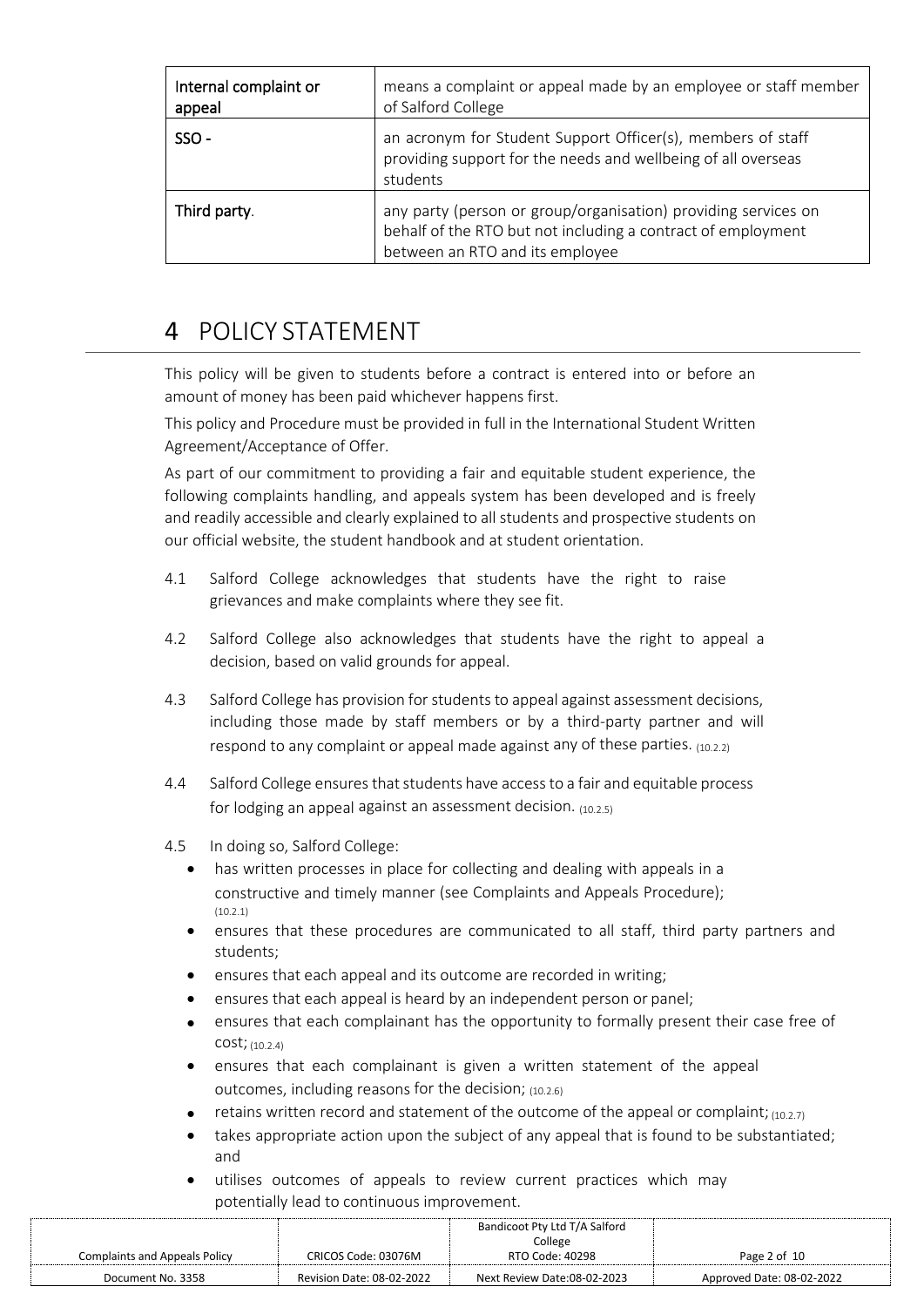- If a student chooses to access the Salford College complaints and appeals process, Salford College must maintain the student's enrolment while the complaints/appeals process is ongoing.
- Students can bring along a support person to any meetings
- 4.6 All appeals must be lodged within 7 calendar days of the date of the assessment result notification to the student.
- 4.7 If the appeals process fails to resolve the appeal or the complainant is not satisfied with the outcome of the appeal, the matter will be referred to an independent third party for review, at the request of the complainant. All costs incurred for the third-party review will be advised to the complainant.
- 4.8 Salford College will await the outcome of this process (and if, in favour of the provider) before reporting the student through PRISMS.
- 4.9 Nothing in the college's Complaints/Disputes Resolution policy negates the rights of any overseas student to pursue other legal remedies.
- 4.10 All appeals are acknowledged in writing and finalised as soon as practicable.
- 4.11 Salford College may charge a fee for the appeals process where an external assessor is engaged. Should this be the case, all costs incurred will be advised to the complainant.
- 4.12 Salford College strives to deal with appeal issues as soon as they emerge, in order to avoid further disruption or the need for a formal complaint process.
- 4.13 A complaint can be forwarded directly to the Student Support Officer/Administration desk.
- 4.14 The college is not required to continue to offer learning opportunities throughout the complaints or appeals process. The college can decide whether it will continue to offer learning opportunities throughout any appeals process. The college may decide to exclude a student from attending classes but continue to provide work to complete outside of the classroom environment. The college acknowledges that to deny students learning opportunities throughout the appeals process may disadvantage the student should the appeals process find in their favour.
- 4.15 For appeals on the college's decision to defer, suspend or cancel a student's enrolment, the college only needs to wait until the internal complaints/appeals process is completed (if in favour of the college) to notify DET/DHA via PRISMS.
- 4.16 Salford College will not report a student for unsatisfactory progress or attendance until the student has been allowed to access our internal and an external complaints and appeals process.
- 4.17 All appeals will be handled 'In-Confidence' and will not affect or bias the progress of the participant in any current of future training.
- 4.18 The college will respond to any complaint or appeal an overseas student makes regarding their dealings with the college, the College's agents or any related party the college has an arrangement with to deliver a course or related services.

### 5 RESOLVING GRIEVANCES

|                               |                           | Bandicoot Pty Ltd T/A Salford |                           |
|-------------------------------|---------------------------|-------------------------------|---------------------------|
|                               |                           | College                       |                           |
| Complaints and Appeals Policy | CRICOS Code: 03076M       | RTO Code: 40298               | Page 3 of 10              |
| Document No. 3358             | Revision Date: 08-02-2022 | Next Review Date:08-02-2023   | Approved Date: 08-02-2022 |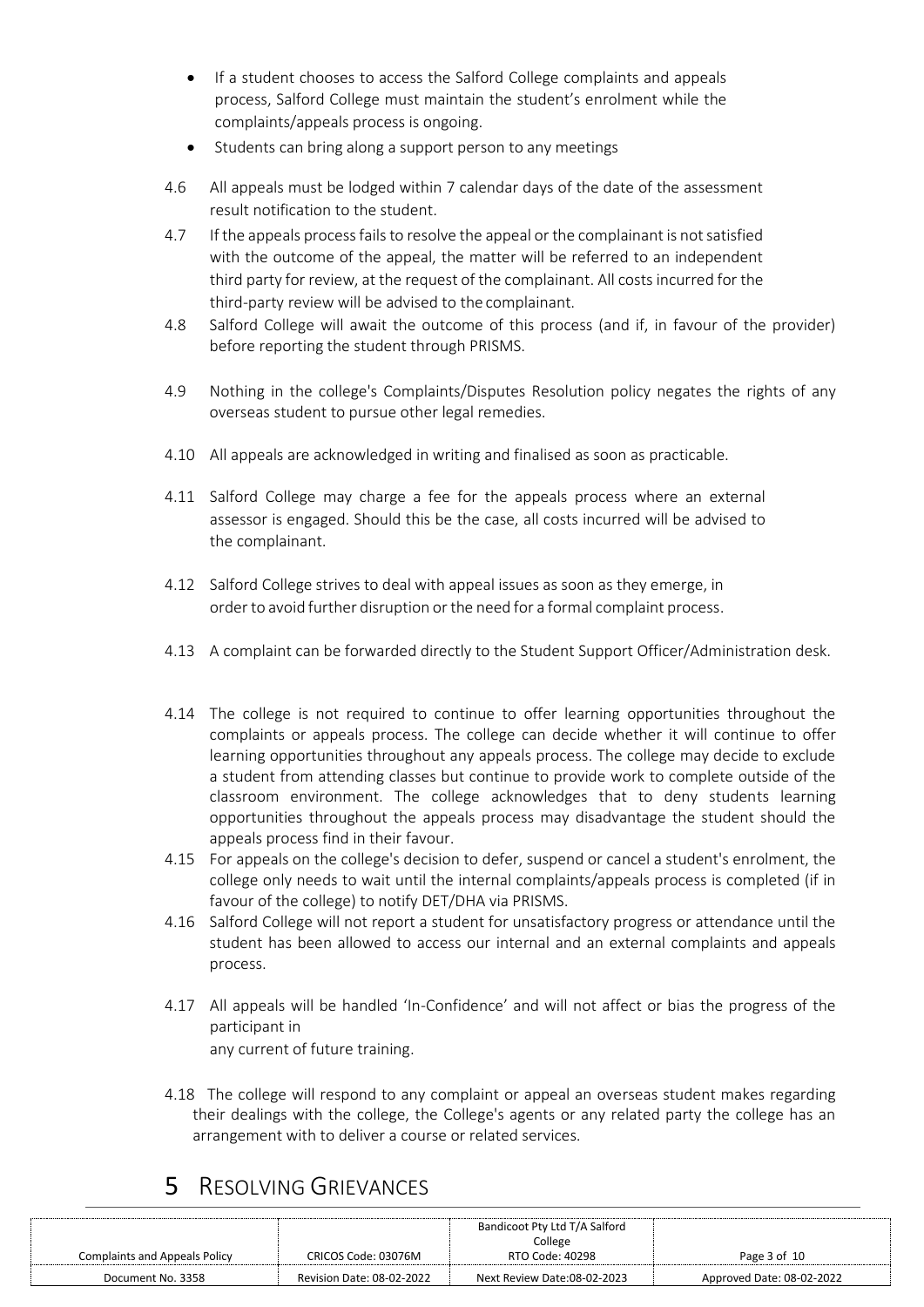Students or potential students are encouraged, wherever possible, to resolve grievances directly with the person(s) concerned. For example: if the issue concerns an academic matter, the complainant should talk directly with their trainer. Similarly, any issues relating to fees should be discussed first with accounts.

If the student has attempted to resolve the issue directly but is not satisfied with the outcome or does not wish to approach the person(s) concerned directly, he/she may discuss the issue with a Student Support Officer first or the training co-ordinator and if still wish to escalate, directly with the CEO. The student may be accompanied by a support person during this process. (10.2.1, 10.2.4)

CEO will consider the issue and may either suggest a course of action to resolve the issue or attempt to mediate between the student and the staff member(s) concerned.

If the matter is not resolved informally the grievance may be put to a complaint, whereby the student can complete a Complaint Form.

#### 5.1 COMPLAINTS

To commence the formal process, the complainant must complete a Complaint Form (available from Student Services/Website). The following information needs to be provided in writing:

- a) outline the details of the complaint;
- b) supporting information that the complainant wishes to have considered;
- c) an explanation of the steps already taken to try to resolve the complaint informally;
- d) why the responses received are not considered satisfactory if applicable and
- e) what the complainant thinks needs to be done to address his/her concerns
- The Complaint Form will be acknowledged within 10 working days. CEO/Delegate will commence the process of considering the complaint and will acknowledge receipt of the complaint in writing to the complainant.
- CEO/Delegate will ensure all steps are taken to resolve the complaint as soon as is practical, with the assessment of all complaints and appeals commencing within 10 working days of lodgement. (10.2.3)
- Complaints or appeals wherever possible are to be resolved within 21 working days of the initial application.
- A signed copy (signed by student and investigating officer) of the conclusions/outcome of the complaint/appeal provided to the student is also to be kept on the student file.
- When an external appeals process has been completed, the college must immediately implement the decision or recommendations and/or take the preventative or corrective action required by the outcomes of the external complaints handling or appeals process and notify the overseas student of the outcome.

|                                      |                           | Bandicoot Pty Ltd T/A Salford |                           |
|--------------------------------------|---------------------------|-------------------------------|---------------------------|
|                                      |                           | College                       |                           |
| <b>Complaints and Appeals Policy</b> | CRICOS Code: 03076M       | RTO Code: 40298               | Page 4 of 10              |
| Document No. 3358                    | Revision Date: 08-02-2022 | Next Review Date:08-02-2023   | Approved Date: 08-02-2022 |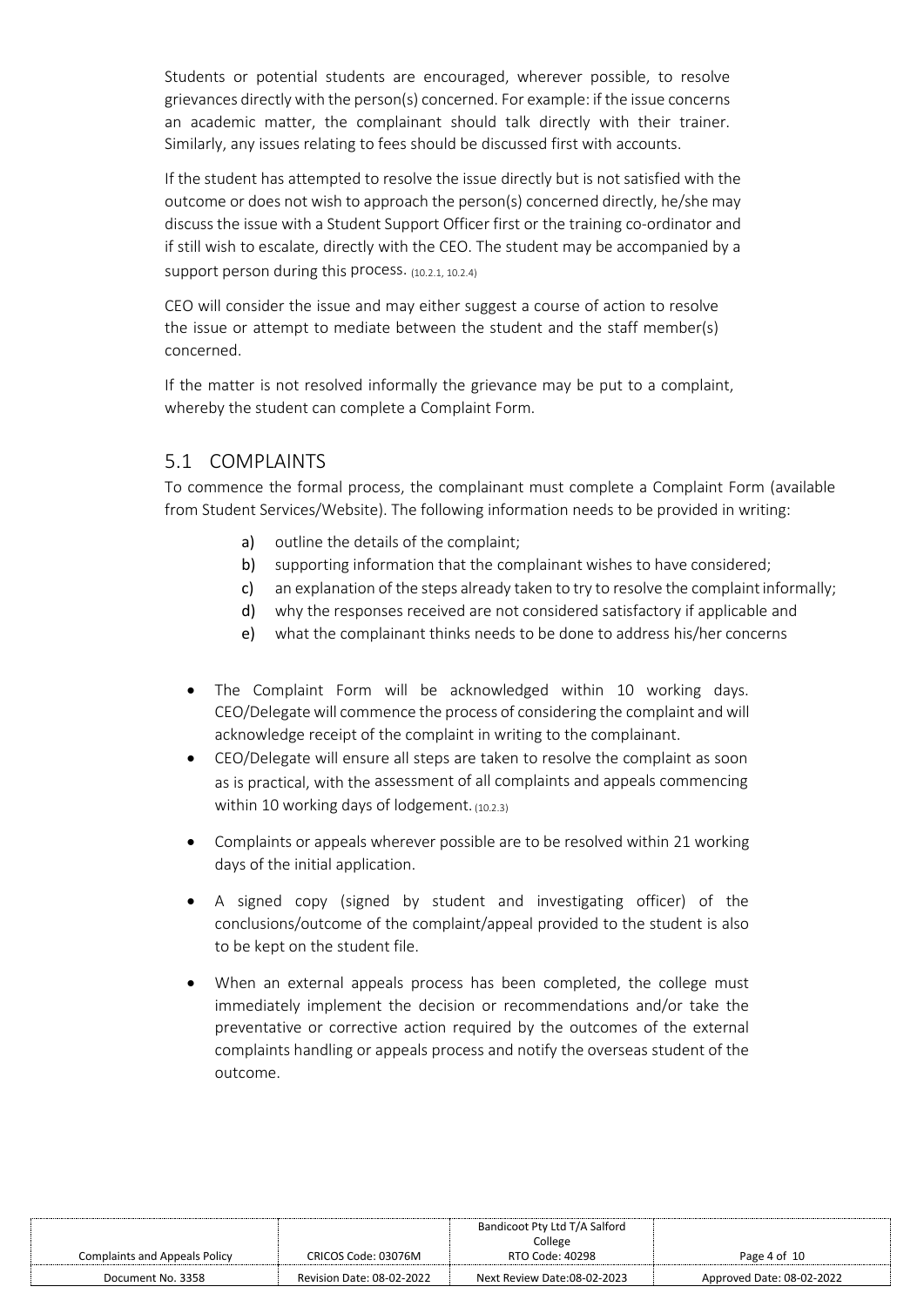• Complex complaints may take longer to resolve albeit a target of 40 working days applies.

#### 5.2 COMPLAINT OUTCOMES - UNSUCCESSFUL

If the complainant is not satisfied with the outcome of their complaint, they have the option to seek outside assistance to pursue the appeal. If the overseas student is not successful in our internal complaints handling and appeals process, they must be advised within 10 working days about their rights as an overseas student to access an external complaint handling and appeals process at minimal or no cost.

The Commonwealth Ombudsman provides an external complaint and appeals process for overseas students of private education providers. If you wish to lodge an external appeal or complain about a decision made by the college, you can contact the Overseas Students Ombudsman. The Overseas Students Ombudsman offers a free and independent service for overseas students who have a complaint or want to lodge an external appeal about a decision made by their private education or training provider. Contact details:  $_{(10.3)}$ 

*Mail: Commonwealth Ombudsman, GPO Box 442, Canberra ACT 2601 Phone: 1300 362 072 Online: <http://www.ombudsman.gov.au/How-we-can-help/overseas-students> <https://forms.business.gov.au/smartforms/servlet/SmartForm.html?formCode=oco-complaint-form>*

If the student remains unhappy with the Internal and External outcome, they may refer the matter to the National Training Complaints Hotline on 13 38 73

#### 5.3 ACADEMIC COMPLAINTS / APPEALS

- Complaints/appeals against academic decisions will be accepted up to fourteen (14) days from the date an assessment result was received.
- Assessment will be reviewed having due regard to submissions made by the participant.
- An independent assessor will be assigned to assess the complaint.

### 5.4 SUSPENSION / CANCELLATION OF ENROLMENT

- Where the appeal relates to the college's decision to defer/suspend or cancel a student's enrolment for misbehaviour /breach of college rules, the college will only await the outcome of the internal appeals process if it supports the college before notifying DET and DHA through PRISMS of the change to the student's enrolment.
- If the outcome of the internal or external appeals process results in a decision favouring the student the college will immediately implement any corrective action, decision or measures required and advise the student of the outcome.
- Notification on PRISMS must not occur until the result of the internal appeals process is known, unless extenuating circumstances relating to the welfare of the student, Staff or other students apply, such as:
	- The student is at risk of committing a criminal offence or is the subject of investigation relating to criminal matters
	- The student's actual or threatened behaviour poses a threat to other students. The student has medical or psychological problems that may affect their well-being
	- The student cannot be located

### 5.5 EXTERNAL COMPLAINTS AND APPEALS

|                                      |                           | Bandicoot Pty Ltd T/A Salford |                           |
|--------------------------------------|---------------------------|-------------------------------|---------------------------|
|                                      |                           | College                       |                           |
| <b>Complaints and Appeals Policy</b> | CRICOS Code: 03076M       | RTO Code: 40298               | Page 5 of 10              |
| Document No. 3358                    | Revision Date: 08-02-2022 | Next Review Date:08-02-2023   | Approved Date: 08-02-2022 |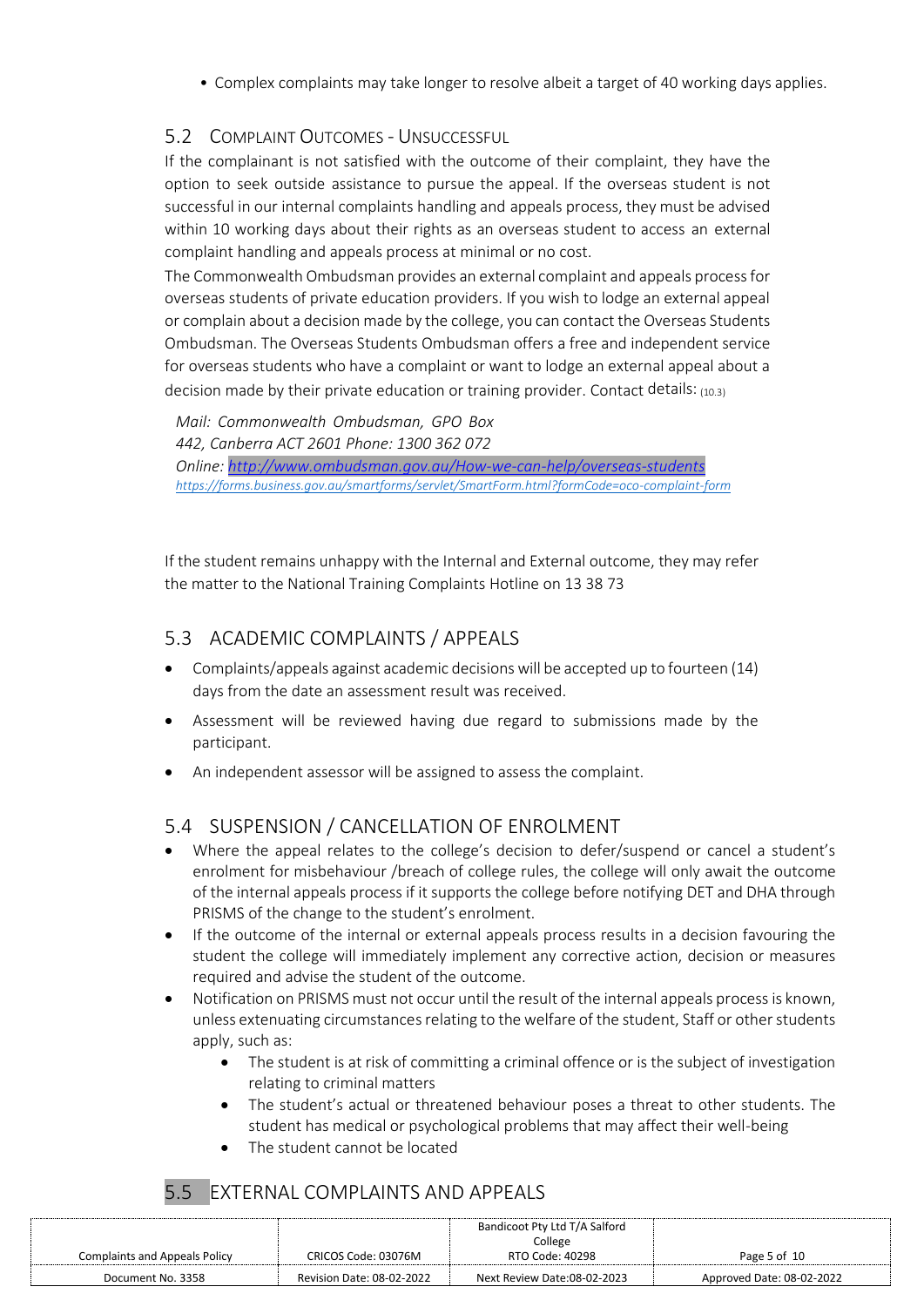The college will await the outcome of an external appeals process before reporting/taking action against the student for course progress or attendance.

Where the appeal relates to the college's decision to defer/suspend or cancel a student's enrolment for misbehaviour /breach of college rules, the college will only await the outcome of the internal appeals process if it supports the college before notifying DET and DHA through PRISMS of the change to the student's enrolment.

If mediation is sought, the mediator is required to report the outcome of the mediation, including any recommendations arising, within 14 days of the completion of the review. Once the college receives the report of the outcomes from independent mediation, they will provide a written report to the complainant within 10 working days on the recommended actions to resolve the grievance.

When an external appeals process has been completed, the college must immediately implement the decision or recommendations and/or take the preventative or corrective action required by the outcomes of the external complaints handling or appeals process and notify the overseas student of the outcome.

#### 5.6 COMPLAINT OUTCOMES - SUCCESSFUL

Should the decision of the internal complaints handling or appeal process or any external process be in favour of the overseas student, that decision shall be implemented immediately. Any resulting recommendation and/or preventive or corrective action required by the decision shall also be taken as soon as practicable. All decisions and changes/actions will be recorded, and the student will be notified in writing of the action taken.

(10.4)

#### 5.7 COMMONWEALTH RTO AND CRICOS REGULAROR

If the student is concerned about the actions of the provider they may approach the Australian Skills Quality Authority (ASQA), the Registration Authority for CRICOS RTOs. The Australian Skills Quality Authority (ASQA) has the power to suspend or cancel the provider's registration or a course if a breach of the requirements of their registration provisions is proved.

To lodge a complaint with ASQA visit [http://www.asqa.gov.au/complaints/make-a-complaint--](http://www.asqa.gov.au/complaints/make-a-complaint---overseas-students/make-a-complaint---overseas-students-1.html) [overseas-students/make-a-complaint---overseas-students-1.html](http://www.asqa.gov.au/complaints/make-a-complaint---overseas-students/make-a-complaint---overseas-students-1.html)

ASQA is the Regulator, therefore they will only act on breaches of legislation by the provider.

#### 5.8 APPEALS

Valid grounds for an appeal against an assessment decision (where the Student feels the assessment decision is incorrect) could include the following:

- The judgement as to whether competency has been achieved and demonstrated was made incorrectly;
- The judgement was not made in accordance with the Assessment Plan;
- Alleged bias of the assessor;
- Alleged lack of competence of the assessor;
- Alleged wrong information from the assessor regarding the assessment process;
- Alleged inappropriate assessment process for the particular competency;
- Faulty or inappropriate equipment; and/or
- Inappropriate conditions.

|                                      |                           | Bandicoot Pty Ltd T/A Salford |                           |
|--------------------------------------|---------------------------|-------------------------------|---------------------------|
|                                      |                           | College                       |                           |
| <b>Complaints and Appeals Policy</b> | CRICOS Code: 03076M       | RTO Code: 40298               | Page 6 of 10              |
| Document No. 3358                    | Revision Date: 08-02-2022 | Next Review Date:08-02-2023   | Approved Date: 08-02-2022 |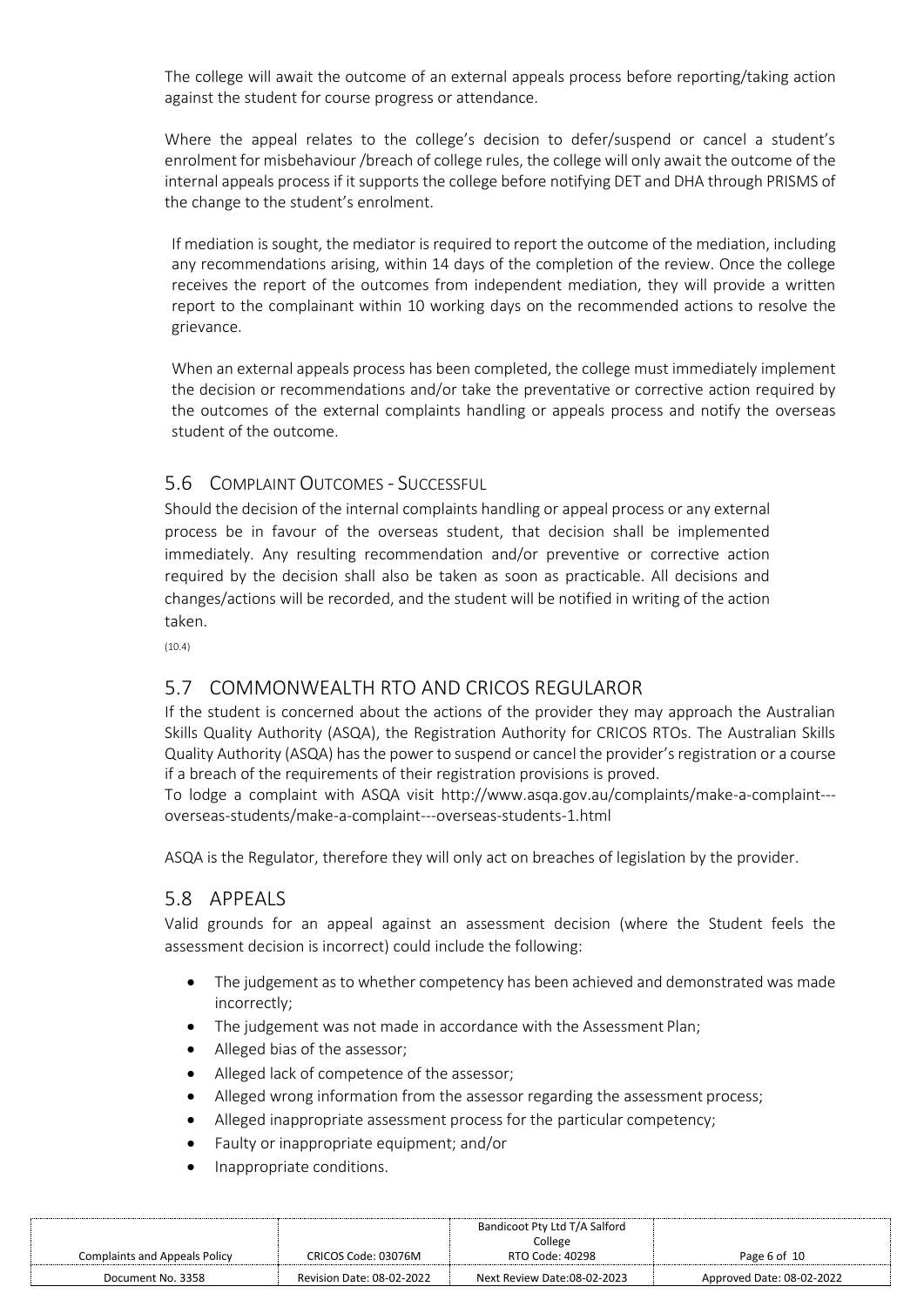#### 5.9 APPEAL OUTCOMES

An investigation into an Appeal may result in one of the following outcomes:

- a) Appeal is upheld; in this event the following options will be available:
	- i. The original assessment will be re-assessed, potentially by another assessor as soon as can be arranged
	- ii. Appropriate recognition will be granted forthwith
	- iii. A new assessment shall be conducted/arranged without delay  $_{(10.4)}$
- b) Appeal is rejected/ not upheld; in accordance with Salford College assessment policy the Student will be required to:
	- i. undertake further training or experience prior to further assessment; or
	- ii. re-submit further evidence; or
	- iii. submit/undertake a new assessment

#### 5.10 ACTIONING OUTCOMES

Where the complaint or appeal is upheld, Salford College will implement the required corrective action within 21 days and advise the student in writing of the outcome.

- a) If you are Under 18 years of age a copy of your Complaint Form will be sent to your Parent or Legal Guardian.
- b) A copy of all outcomes and correspondence raised during the process will also be forwarded to your Parent or Legal Guardian within 21 days of a decision where possible.

#### 5.11 INTERNAL APPEALS OR COMPLAINTS

- All internal complaints / appeals should be committed to in writing at the earliest possible opportunity utilizing the Complaint Form.
- A submitted Complaint Form will constitute a formal complaint/appeal from the student.
- The CEO of Salford College will be informed of all student complaints/appeals.
- The CEO of Salford College may delegate responsibility for the resolution of the complaint/appeal as required.
- In the case of a complaint/appeal, the CEO of Salford College will initiate a transparent, participative process to deal with the issues at hand.
- Assessment appeals will be processed in accordance with the Assessment Appeals Procedure
- An investigation must be commenced within 10 working days of written/formal lodgement of a completed complaints/appeals form.
- Complaints or appeals where ever possible are to be resolved within 21 working days of the initial application.
- Length of time may vary depending on the complexity of the case
- If you are Under 18 a copy of your Complaint Form will be sent to your Parent or Legal Guardian
- A copy of all outcomes and correspondence raised during the process will also be forwarded to your Parent or Legal Guardian
- In all cases the final conclusion will be endorsement by the CEO of Salford College.
- The student will be advised in writing of the outcome of their complaint/appeal within 21 days of written receipt wherever possible or as soon as practicable.
- If the outcome is not to the satisfactory of the Student, he/she may seek an appointment with the CEO of Salford College.

|                               |                           | Bandicoot Pty Ltd T/A Salford |                           |
|-------------------------------|---------------------------|-------------------------------|---------------------------|
|                               |                           | College                       |                           |
| Complaints and Appeals Policy | CRICOS Code: 03076M       | RTO Code: 40298               | Page 7 of 10              |
| Document No. 3358             | Revision Date: 08-02-2022 | Next Review Date:08-02-2023   | Approved Date: 08-02-2022 |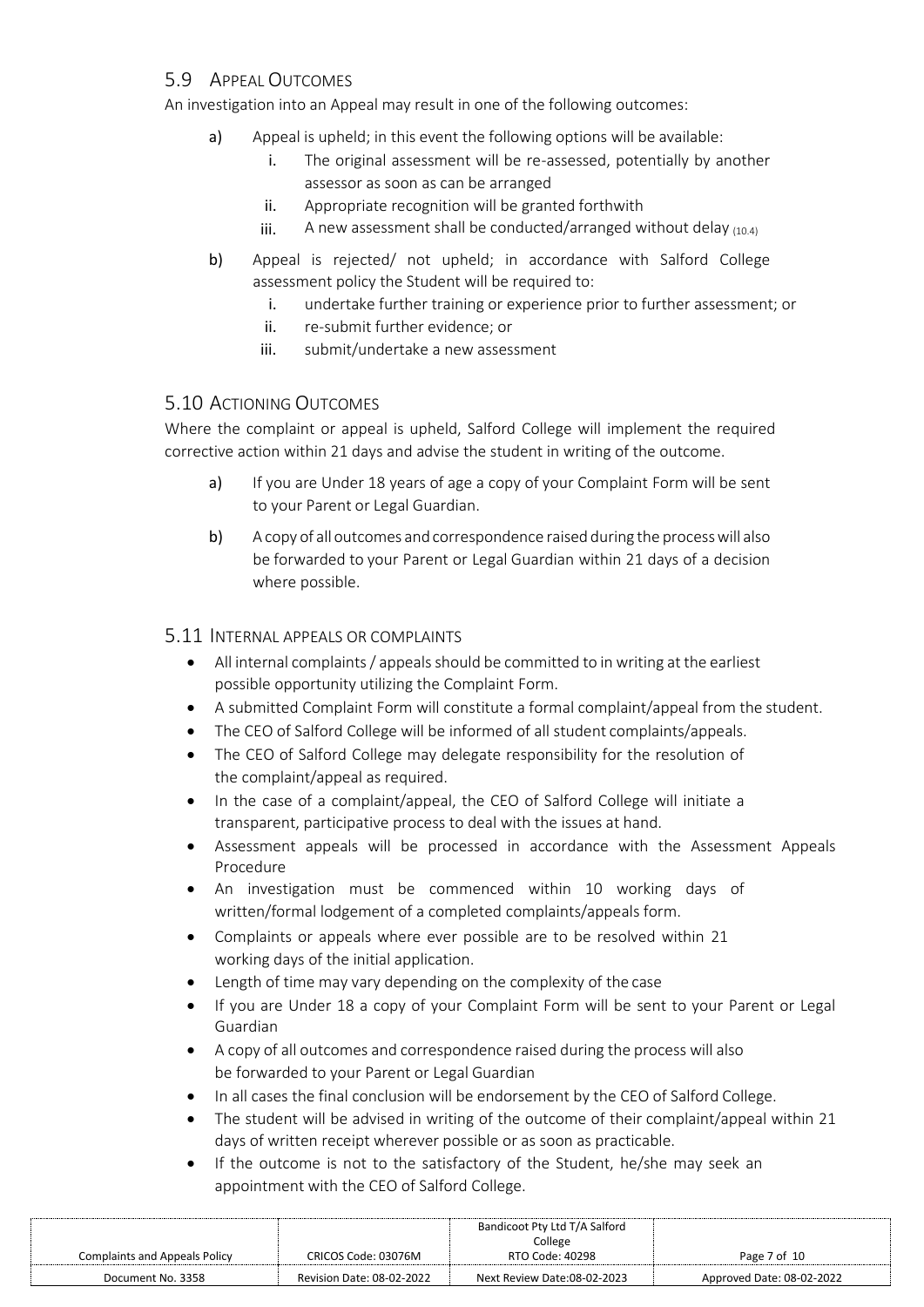- The CEO of Salford College decision will be final.
- If they are still not satisfied with the decision they may seek outside assistance to pursue the complaint, grievance or appeal, as outlined in this policy and procedure.
- All grievances, complaints and appeals will be handled as Staff-In-Confidence.
- All complaints/appeals will be discussed at Management Review meetings for continuous improvement of the processes.

#### 5.12 ACCESS AND EQUITY

The Salford College Access & Equity Policy applies. (See Access and Equity Policy)

#### 5.13 RECORDS MANAGEMENT

Records of all appeals and their outcomes

are maintained securely. Records of appeals

will include:

- How the appeal was dealt with;
- The outcome of the appeal;
- The timeframes for resolution of the appeal;
- The potential causes of the appeal; and
- The steps taken to resolve the appeal.

All documentation from Refund processes are maintained in accordance with Records Management Policy. (See Records Management Policy)

|                                      |                           | Bandicoot Pty Ltd T/A Salford |                           |
|--------------------------------------|---------------------------|-------------------------------|---------------------------|
|                                      |                           | College                       |                           |
| <b>Complaints and Appeals Policy</b> | CRICOS Code: 03076M       | RTO Code: 40298               | Page 8 of 10              |
| Document No. 3358                    | Revision Date: 08-02-2022 | Next Review Date:08-02-2023   | Approved Date: 08-02-2022 |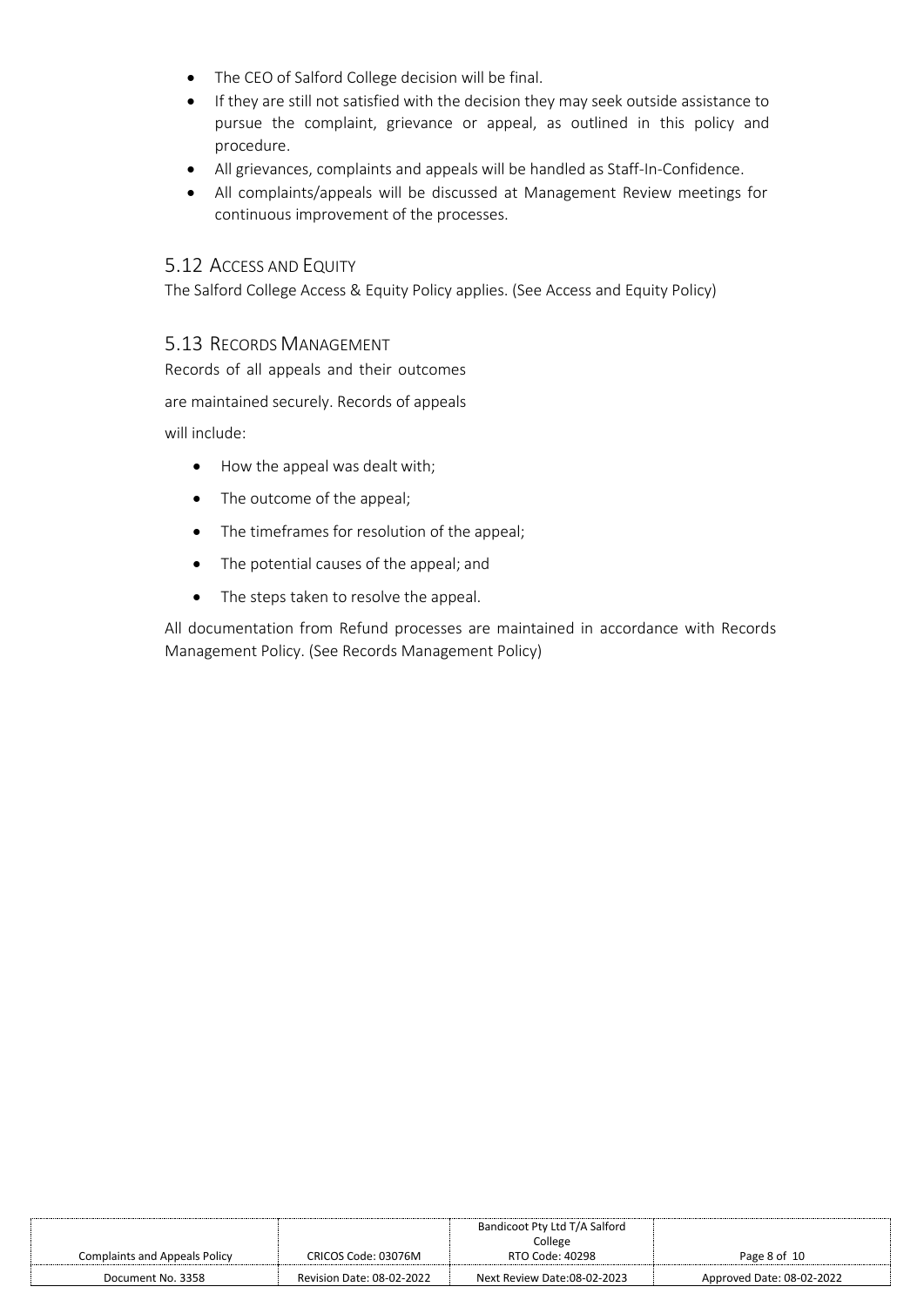

|                                      |                                  | Bandicoot Pty Ltd T/A Salford |                           |
|--------------------------------------|----------------------------------|-------------------------------|---------------------------|
|                                      |                                  | College                       |                           |
| <b>Complaints and Appeals Policy</b> | CRICOS Code: 03076M              | RTO Code: 40298               | Page 9 of 10              |
| Document No. 3358                    | <b>Revision Date: 08-02-2022</b> | Next Review Date:08-02-2023   | Approved Date: 08-02-2022 |